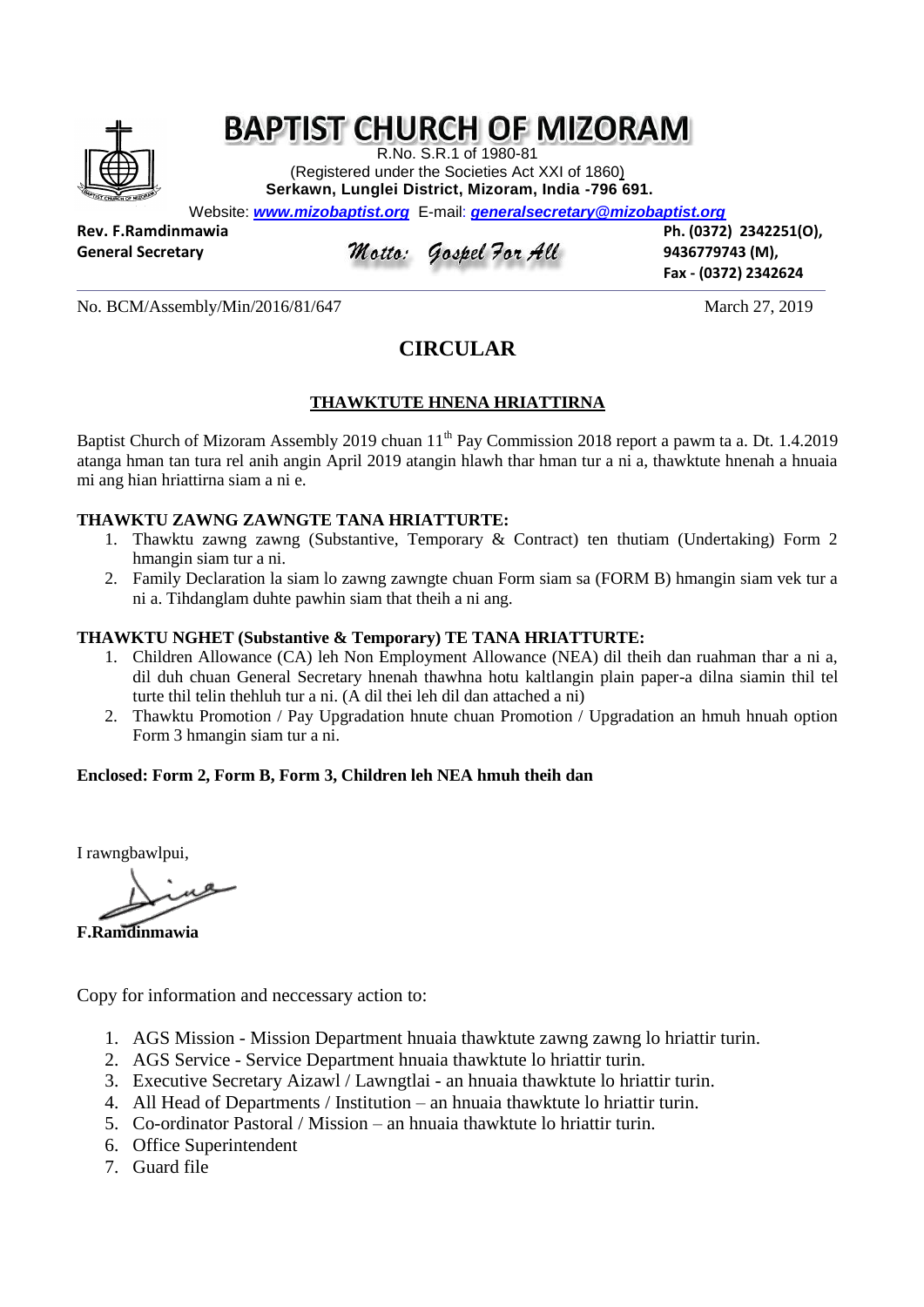# **F O R M 2**

## **U N D E R T A K I N G**

Kei, (Hming) (Designation) \_\_\_\_\_\_\_\_\_\_\_\_\_\_ hian vawiin Dt.\_\_\_\_\_\_\_\_\_\_\_hian Pay Revision avanga ka hlawh fix that anihin tihsual palh thila ka lak tur aia tam ka lo la anih chuan ka hlawh atangin emaw kawng dang remchang hmasa atangin ka rul leh ang tih ka intiam e.

| Signature   |  |
|-------------|--|
| Hming pum   |  |
| Designation |  |

Countersigned.

Signature of Head of Dept.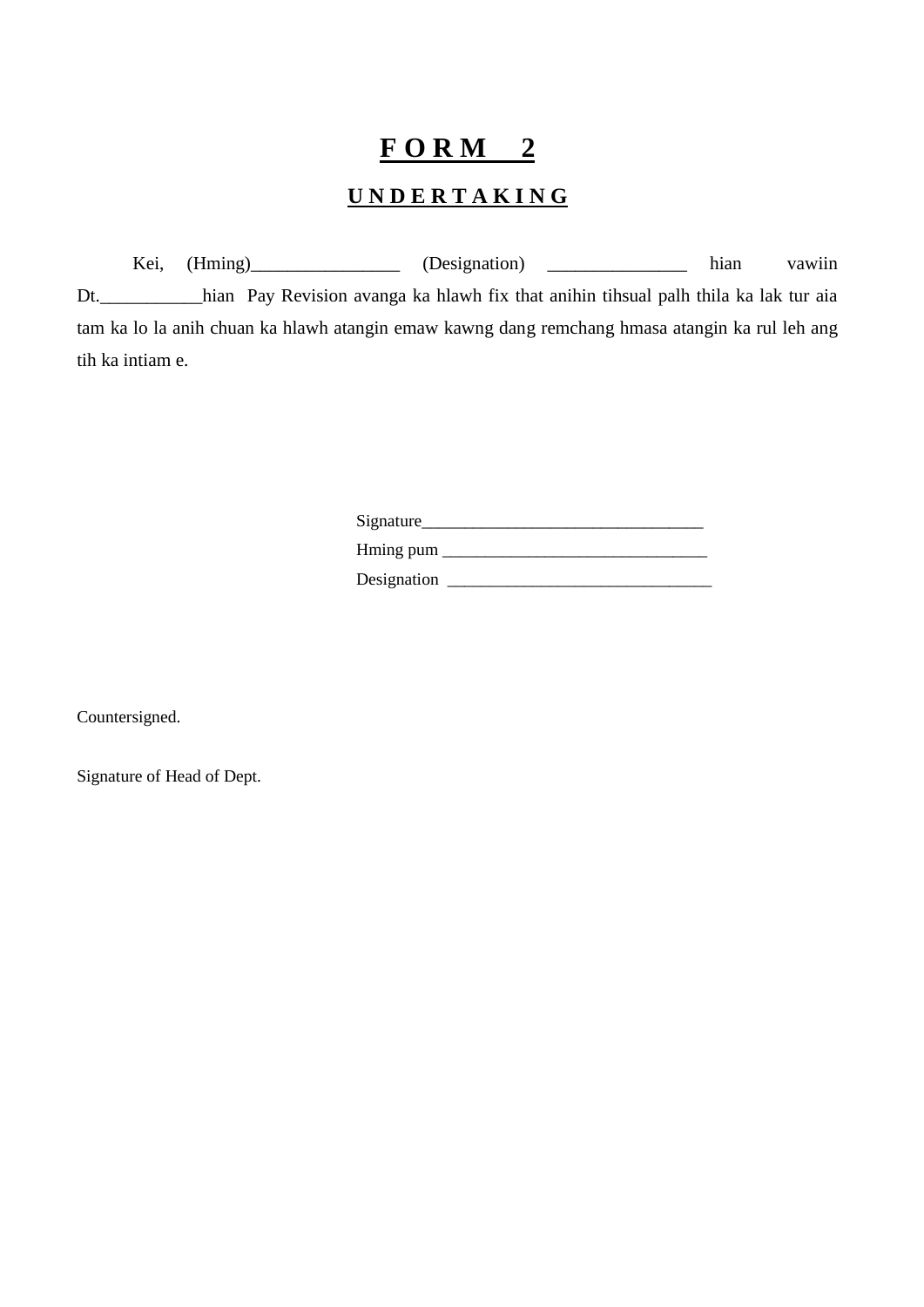# $FORM$  3 OPTION

|     | Kei,(Hming) | (Designation)                                                                      | hian vawiin |
|-----|-------------|------------------------------------------------------------------------------------|-------------|
| Dt. |             | hian ka PROMOTION PAY/UPGRADATION PAY fix nan ka hlawh lak mekah                   |             |
|     |             | Increment ka hmuhniah ka <b>promotion/upgradation</b> pay fix hi ka thlang zawk e. |             |

| Signature |  |
|-----------|--|
| Hming pum |  |

Countersigned.

Signature of Head of Dept.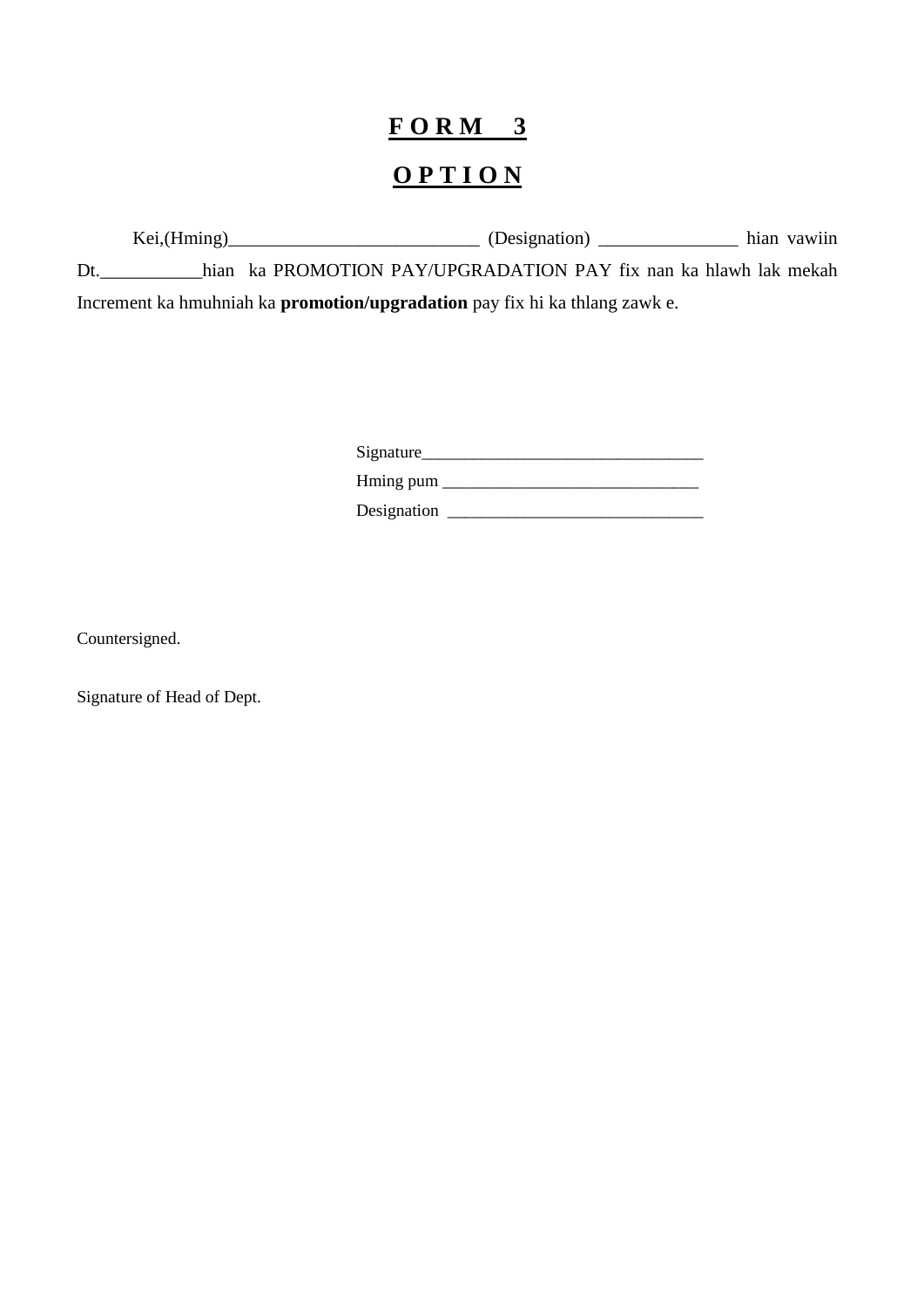### **F O R M B**

#### **CHHUNGKAW HMING REPORT NA**

Kei \_\_\_\_\_\_\_\_\_\_\_\_\_\_\_\_\_\_\_\_\_\_\_\_\_\_\_\_\_\_(hming) \_\_\_\_\_\_\_\_\_\_\_\_\_\_\_\_\_\_\_\_\_\_\_\_\_\_\_\_\_\_\_\_\_(hnathawh)

hian ka chhungkua (family) member dik takte a hnuaia tarlan ang hian ka report e.

| SI.<br>No      | Hming | Pianni, thla & kum | Inlaichinna | <b>Remarks</b> |
|----------------|-------|--------------------|-------------|----------------|
| 1              |       |                    |             |                |
| $\overline{2}$ |       |                    |             |                |
| $\overline{3}$ |       |                    |             |                |
| $\overline{4}$ |       |                    |             |                |
| 5              |       |                    |             |                |
| $6\phantom{.}$ |       |                    |             |                |
| $\overline{7}$ |       |                    |             |                |
| 8              |       |                    |             |                |
| 9              |       |                    |             |                |

| Date      |  |
|-----------|--|
| Signature |  |
|           |  |

| Place     |  |
|-----------|--|
| Hming pum |  |

A chunga mi khi a dik tih ka hria a, ka pawm (approved) e.

| Date      |  |
|-----------|--|
| Signature |  |

| Place     |  |
|-----------|--|
| Hming pum |  |

(Head of Dept. with Seal)